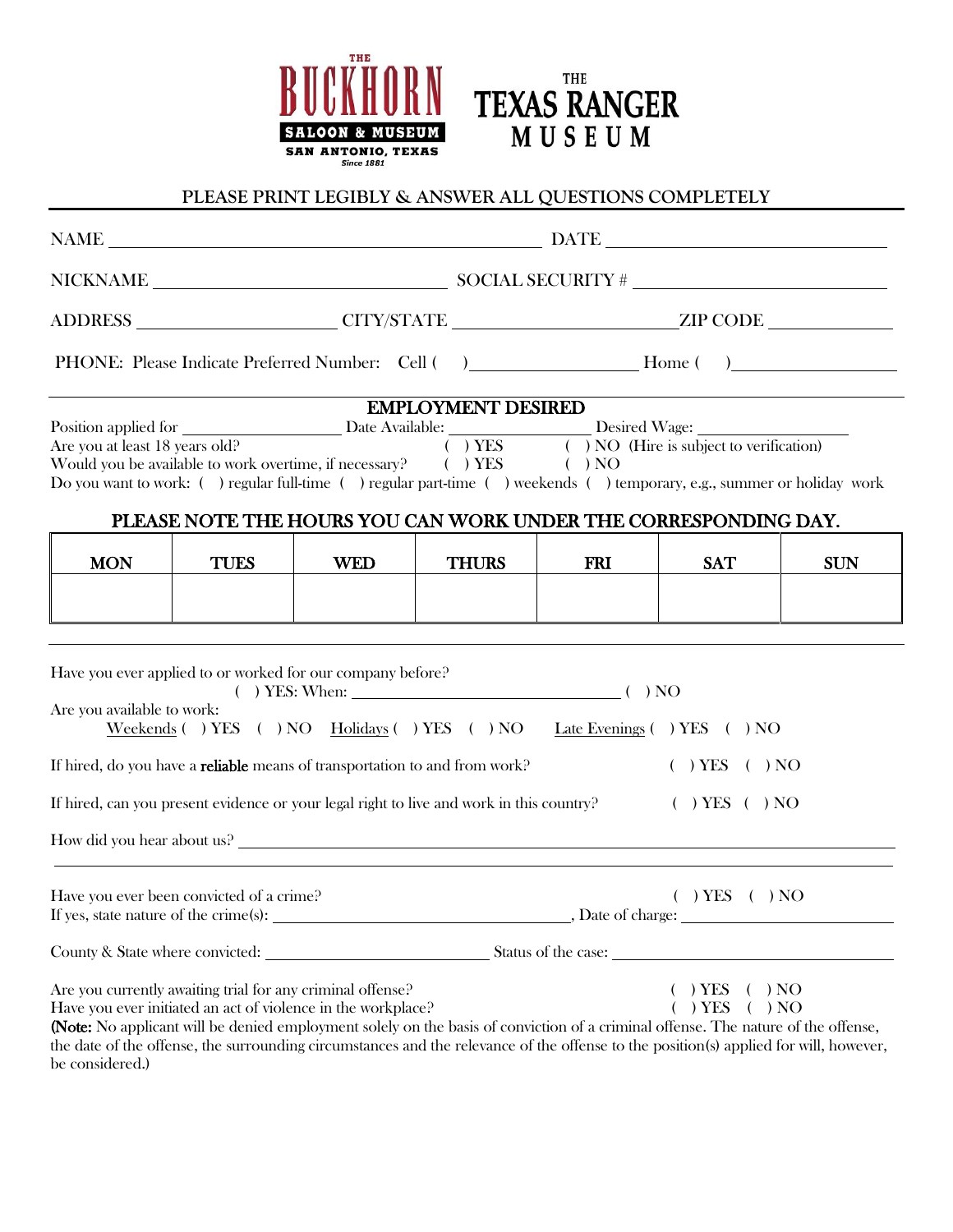## EMPLOYMENT HISTORY (PLEASE PRINT LEGIBLY & ANSWER ALL QUESTIONS COMPLETELY) List below all present and past employment starting with the most recent (the last 10 years is sufficient.)

| Address No. Street                                                                                                                                                                                                                 |                            | City                                            | <b>State</b>       | Zip Code                                                                                                                                                                                                                                                                                                                                                                                                                                                        |
|------------------------------------------------------------------------------------------------------------------------------------------------------------------------------------------------------------------------------------|----------------------------|-------------------------------------------------|--------------------|-----------------------------------------------------------------------------------------------------------------------------------------------------------------------------------------------------------------------------------------------------------------------------------------------------------------------------------------------------------------------------------------------------------------------------------------------------------------|
|                                                                                                                                                                                                                                    |                            |                                                 |                    |                                                                                                                                                                                                                                                                                                                                                                                                                                                                 |
| Your Position Duties                                                                                                                                                                                                               |                            |                                                 |                    |                                                                                                                                                                                                                                                                                                                                                                                                                                                                 |
|                                                                                                                                                                                                                                    |                            |                                                 |                    |                                                                                                                                                                                                                                                                                                                                                                                                                                                                 |
|                                                                                                                                                                                                                                    |                            |                                                 |                    |                                                                                                                                                                                                                                                                                                                                                                                                                                                                 |
|                                                                                                                                                                                                                                    |                            |                                                 |                    |                                                                                                                                                                                                                                                                                                                                                                                                                                                                 |
|                                                                                                                                                                                                                                    |                            |                                                 |                    |                                                                                                                                                                                                                                                                                                                                                                                                                                                                 |
|                                                                                                                                                                                                                                    |                            |                                                 |                    |                                                                                                                                                                                                                                                                                                                                                                                                                                                                 |
|                                                                                                                                                                                                                                    |                            |                                                 |                    |                                                                                                                                                                                                                                                                                                                                                                                                                                                                 |
|                                                                                                                                                                                                                                    |                            |                                                 |                    |                                                                                                                                                                                                                                                                                                                                                                                                                                                                 |
|                                                                                                                                                                                                                                    |                            |                                                 |                    |                                                                                                                                                                                                                                                                                                                                                                                                                                                                 |
| $\overline{No.}$                                                                                                                                                                                                                   |                            |                                                 |                    |                                                                                                                                                                                                                                                                                                                                                                                                                                                                 |
|                                                                                                                                                                                                                                    | $\overline{\text{Street}}$ | City                                            | <b>State</b>       | Zip Code                                                                                                                                                                                                                                                                                                                                                                                                                                                        |
| Type of Business                                                                                                                                                                                                                   |                            | Telephone: ( ) Your Supervisor's Name and Title |                    |                                                                                                                                                                                                                                                                                                                                                                                                                                                                 |
| Your Position Duties                                                                                                                                                                                                               |                            |                                                 |                    |                                                                                                                                                                                                                                                                                                                                                                                                                                                                 |
|                                                                                                                                                                                                                                    |                            |                                                 |                    |                                                                                                                                                                                                                                                                                                                                                                                                                                                                 |
|                                                                                                                                                                                                                                    |                            |                                                 |                    |                                                                                                                                                                                                                                                                                                                                                                                                                                                                 |
|                                                                                                                                                                                                                                    |                            |                                                 |                    |                                                                                                                                                                                                                                                                                                                                                                                                                                                                 |
|                                                                                                                                                                                                                                    |                            |                                                 | To $\qquad \qquad$ |                                                                                                                                                                                                                                                                                                                                                                                                                                                                 |
|                                                                                                                                                                                                                                    |                            |                                                 |                    |                                                                                                                                                                                                                                                                                                                                                                                                                                                                 |
|                                                                                                                                                                                                                                    |                            |                                                 |                    |                                                                                                                                                                                                                                                                                                                                                                                                                                                                 |
|                                                                                                                                                                                                                                    |                            | Name of Employer                                |                    |                                                                                                                                                                                                                                                                                                                                                                                                                                                                 |
|                                                                                                                                                                                                                                    |                            |                                                 |                    |                                                                                                                                                                                                                                                                                                                                                                                                                                                                 |
| No.                                                                                                                                                                                                                                | <b>Street</b>              | City                                            | <b>State</b>       | Zip Code                                                                                                                                                                                                                                                                                                                                                                                                                                                        |
|                                                                                                                                                                                                                                    |                            |                                                 |                    |                                                                                                                                                                                                                                                                                                                                                                                                                                                                 |
|                                                                                                                                                                                                                                    |                            | Telephone: ( ) Your Supervisor's Name and Title |                    |                                                                                                                                                                                                                                                                                                                                                                                                                                                                 |
| <b>Your Position Duties</b>                                                                                                                                                                                                        |                            |                                                 |                    |                                                                                                                                                                                                                                                                                                                                                                                                                                                                 |
|                                                                                                                                                                                                                                    |                            |                                                 |                    |                                                                                                                                                                                                                                                                                                                                                                                                                                                                 |
| Hours Worked                                                                                                                                                                                                                       |                            |                                                 |                    |                                                                                                                                                                                                                                                                                                                                                                                                                                                                 |
|                                                                                                                                                                                                                                    |                            |                                                 |                    | $\begin{tabular}{c} T_0 & \begin{tabular}{@{}c@{}} \hline \multicolumn{3}{@{\hspace{1em}}l} \multicolumn{3}{@{\hspace{1em}}l} \multicolumn{3}{@{\hspace{1em}}l} \multicolumn{3}{@{\hspace{1em}}l} \multicolumn{3}{@{\hspace{1em}}l} \multicolumn{3}{@{\hspace{1em}}l} \multicolumn{3}{@{\hspace{1em}}l} \multicolumn{3}{@{\hspace{1em}}l} \multicolumn{3}{@{\hspace{1em}}l} \multicolumn{3}{@{\hspace{1em}}l} \multicolumn{3}{@{\hspace{1em}}l} \multicolumn{3$ |
|                                                                                                                                                                                                                                    |                            |                                                 |                    | Ending the contract of the contract of the contract of the contract of the contract of the contract of the contract of the contract of the contract of the contract of the contract of the contract of the contract of the con                                                                                                                                                                                                                                  |
|                                                                                                                                                                                                                                    |                            |                                                 |                    |                                                                                                                                                                                                                                                                                                                                                                                                                                                                 |
|                                                                                                                                                                                                                                    |                            |                                                 |                    |                                                                                                                                                                                                                                                                                                                                                                                                                                                                 |
|                                                                                                                                                                                                                                    |                            |                                                 |                    |                                                                                                                                                                                                                                                                                                                                                                                                                                                                 |
| Address <b>Manual Community</b> and the community of the community of the community of the community of the community of the community of the community of the community of the community of the community of the community of the |                            |                                                 |                    |                                                                                                                                                                                                                                                                                                                                                                                                                                                                 |
| No.                                                                                                                                                                                                                                | Street                     | City                                            | <b>State</b>       | Zip Code                                                                                                                                                                                                                                                                                                                                                                                                                                                        |
|                                                                                                                                                                                                                                    |                            | Telephone: ( ) Your Supervisor's Name and Title |                    |                                                                                                                                                                                                                                                                                                                                                                                                                                                                 |
| Your Position Duties                                                                                                                                                                                                               |                            |                                                 |                    |                                                                                                                                                                                                                                                                                                                                                                                                                                                                 |
|                                                                                                                                                                                                                                    |                            |                                                 |                    |                                                                                                                                                                                                                                                                                                                                                                                                                                                                 |
|                                                                                                                                                                                                                                    |                            |                                                 |                    |                                                                                                                                                                                                                                                                                                                                                                                                                                                                 |
| Hours Worked                                                                                                                                                                                                                       |                            |                                                 |                    |                                                                                                                                                                                                                                                                                                                                                                                                                                                                 |
|                                                                                                                                                                                                                                    |                            |                                                 |                    | $\begin{tabular}{c} To \end{tabular}$                                                                                                                                                                                                                                                                                                                                                                                                                           |
|                                                                                                                                                                                                                                    |                            |                                                 |                    |                                                                                                                                                                                                                                                                                                                                                                                                                                                                 |
|                                                                                                                                                                                                                                    |                            |                                                 |                    |                                                                                                                                                                                                                                                                                                                                                                                                                                                                 |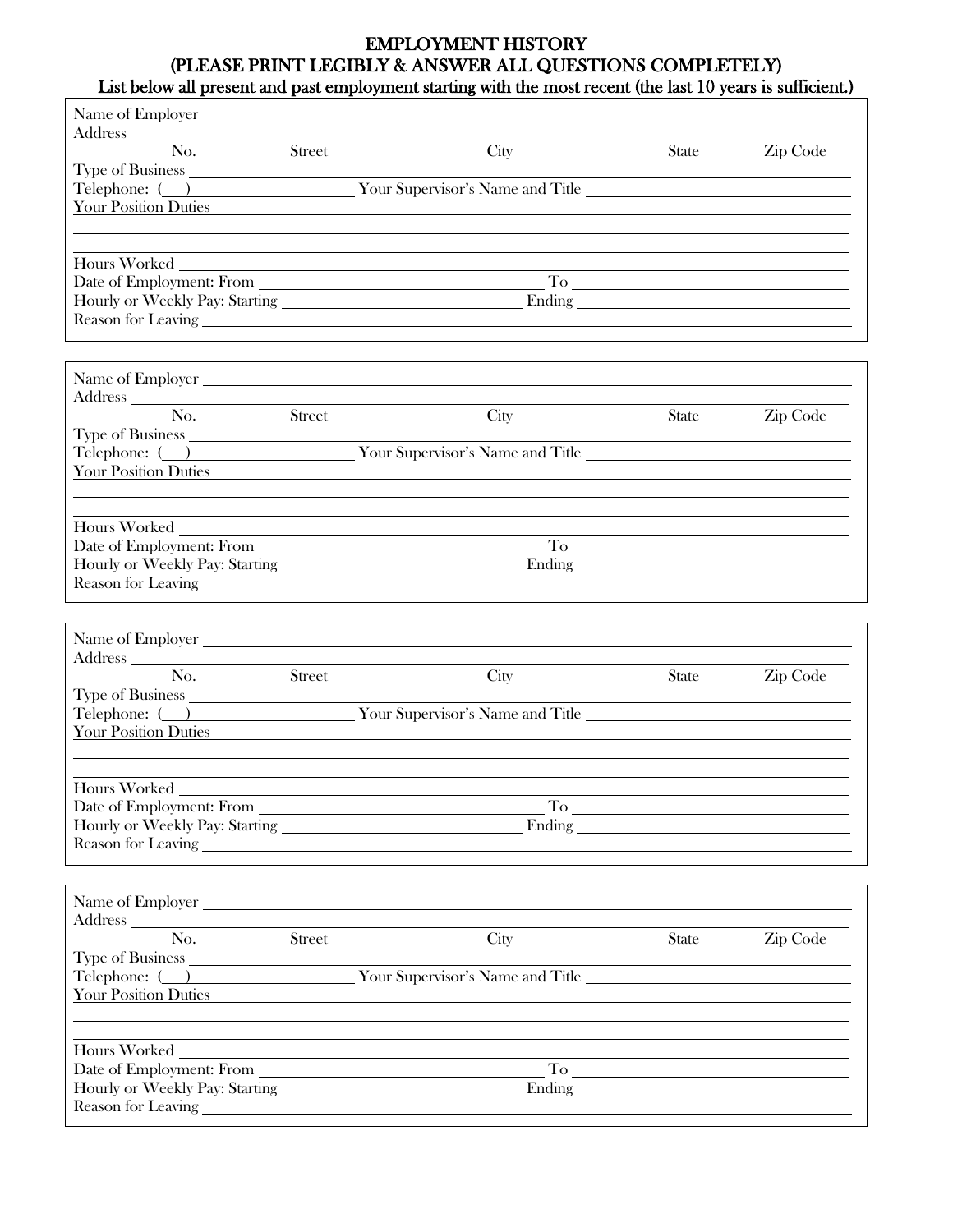| Address No. Street                                                                                                                                                                                                                                                                                                                                                                                                                                                     |        | City                                                                                      | State        | Zip Code |  |
|------------------------------------------------------------------------------------------------------------------------------------------------------------------------------------------------------------------------------------------------------------------------------------------------------------------------------------------------------------------------------------------------------------------------------------------------------------------------|--------|-------------------------------------------------------------------------------------------|--------------|----------|--|
|                                                                                                                                                                                                                                                                                                                                                                                                                                                                        |        |                                                                                           |              |          |  |
| Telephone: ( ) Your Supervisor's Name and Title                                                                                                                                                                                                                                                                                                                                                                                                                        |        |                                                                                           |              |          |  |
| <b>Your Position Duties</b>                                                                                                                                                                                                                                                                                                                                                                                                                                            |        |                                                                                           |              |          |  |
|                                                                                                                                                                                                                                                                                                                                                                                                                                                                        |        |                                                                                           |              |          |  |
|                                                                                                                                                                                                                                                                                                                                                                                                                                                                        |        |                                                                                           |              |          |  |
|                                                                                                                                                                                                                                                                                                                                                                                                                                                                        |        |                                                                                           |              |          |  |
|                                                                                                                                                                                                                                                                                                                                                                                                                                                                        |        |                                                                                           |              |          |  |
|                                                                                                                                                                                                                                                                                                                                                                                                                                                                        |        |                                                                                           |              |          |  |
|                                                                                                                                                                                                                                                                                                                                                                                                                                                                        |        |                                                                                           |              |          |  |
|                                                                                                                                                                                                                                                                                                                                                                                                                                                                        |        |                                                                                           |              |          |  |
|                                                                                                                                                                                                                                                                                                                                                                                                                                                                        |        |                                                                                           |              |          |  |
| Address                                                                                                                                                                                                                                                                                                                                                                                                                                                                |        |                                                                                           |              |          |  |
| No.                                                                                                                                                                                                                                                                                                                                                                                                                                                                    | Street | City                                                                                      | <b>State</b> | Zip Code |  |
|                                                                                                                                                                                                                                                                                                                                                                                                                                                                        |        |                                                                                           |              |          |  |
| Telephone: ( ) Your Supervisor's Name and Title _________________________________                                                                                                                                                                                                                                                                                                                                                                                      |        |                                                                                           |              |          |  |
| Your Position Duties                                                                                                                                                                                                                                                                                                                                                                                                                                                   |        | the control of the control of the control of the control of the control of the control of |              |          |  |
|                                                                                                                                                                                                                                                                                                                                                                                                                                                                        |        |                                                                                           |              |          |  |
|                                                                                                                                                                                                                                                                                                                                                                                                                                                                        |        |                                                                                           |              |          |  |
| Hours Worked                                                                                                                                                                                                                                                                                                                                                                                                                                                           |        |                                                                                           |              |          |  |
| Date of Employment: From                                                                                                                                                                                                                                                                                                                                                                                                                                               |        |                                                                                           |              |          |  |
| Ending <u>and the contract of the contract of the contract of the contract of the contract of the contract of the contract of the contract of the contract of the contract of the contract of the contract of the contract of th</u><br>Reason for Leaving Present Contract Contract Contract Contract Contract Contract Contract Contract Contract Contract Contract Contract Contract Contract Contract Contract Contract Contract Contract Contract Contract Contra |        |                                                                                           |              |          |  |
|                                                                                                                                                                                                                                                                                                                                                                                                                                                                        |        |                                                                                           |              |          |  |

If there are any gaps in your employment history please list what you did during those periods of time:

### May we contact any or all of these employers to verify employment information? ( ) YES ( ) NO

| EDUCATION, TRAINING AND EXPERIENCE |                |                           |                      |                      |  |
|------------------------------------|----------------|---------------------------|----------------------|----------------------|--|
| School                             | Name & Address | $#$ Of Years<br>Completed | Did You<br>Graduate? | Degree or<br>Diploma |  |
| High<br>School                     |                |                           | YES                  |                      |  |
| College/<br>University             |                |                           | YES<br>NO            |                      |  |
| Vocational/<br><b>Business</b>     |                |                           | YES_<br>NO           |                      |  |
| Other                              |                |                           | YES<br>NO            |                      |  |

<u>. Andre and the second control of the second control of the second control of the second control of the second</u>

Many of our customers do not speak English. Do you speak, write and understand any foreign languages? Sign language? ( ) YES ( ) NO If yes, which language(s)?

l

Do you have any other experience, training, qualifications or skills which you feel make you especially suited for work here? If so, please explain